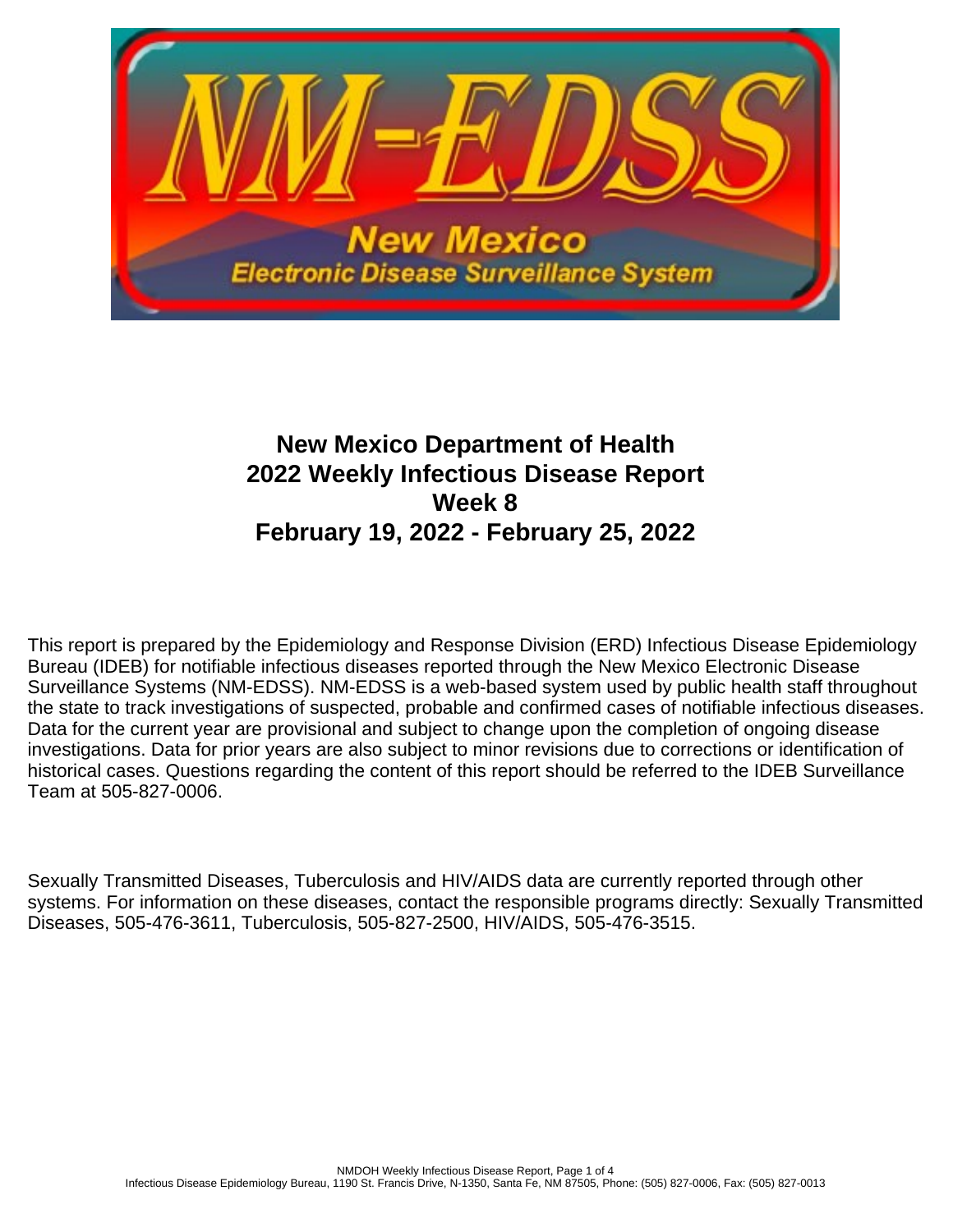## **Monthly Trends for Selected Notifiable Infectious Diseases As of February 25, 2022**

Includes probable and confirmed cases only.

Data for the current year are provisional and may change significantly upon the completion of ongoing investigations. Data for prior years are also subject to minor revisions due to corrections or identification of historical cases.

#### **Number of Reported Cases of Campylobacteriosis by Month**

#### **Number of Reported Cases of Salmonellosis by Month**











 **Number of Reported Cases of Shigellosis by Month**





 **Number of Reported Cases of Shiga toxin-producing E. coli by Month**







NMDOH Weekly Infectious Disease Report, Page 2 of 4<br>Infectious Disease Epidemiology Bureau, 1190 St. Francis Drive, N-1350, Santa Fe, NM 87505, Phone: (505) 827-0006, Fax: (505) 827-0013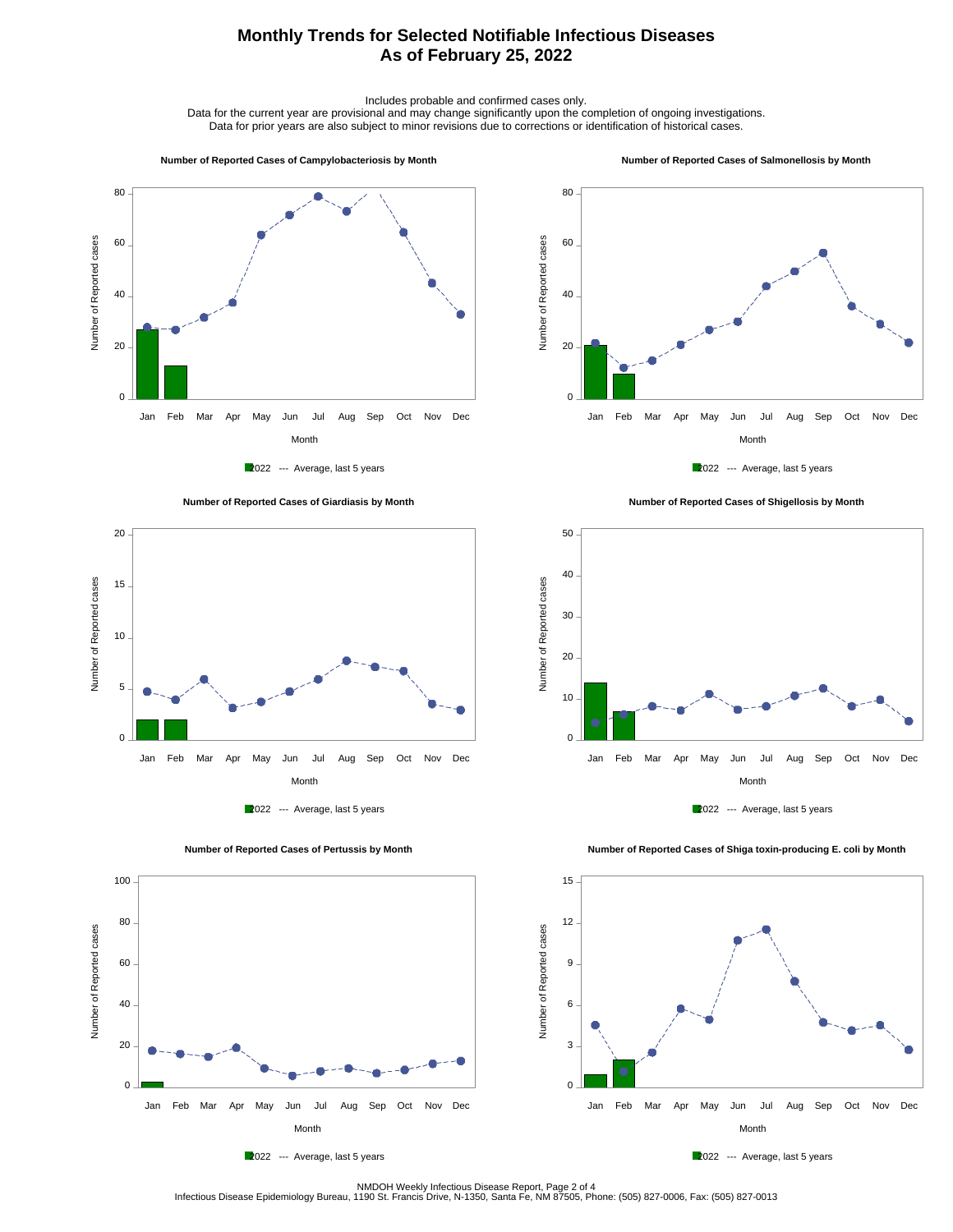## **Summary of Notifiable Infectious Diseases Reported to the New Mexico Electronic Disease Surveillance System (NM-EDSS) As of February 25, 2022**

Includes probable and confirmed cases only.<br>Data for the current year are provisional and may change significantly upon the completion of ongoing investigations.<br>Data for prior years are also subject to minor revisions due

| Condition                                         | <b>This</b><br>week     | 5-year<br>weekly<br>average | Week<br>diff | Last 4<br>weeks         | 5-year<br>4-week<br>average | Last 4<br>weeks<br>diff | <b>YTD</b><br>2022      | 5-year<br><b>YTD</b><br>average | <b>YTD</b><br>diff | Total<br>2021  | <b>Total</b><br>2020 |
|---------------------------------------------------|-------------------------|-----------------------------|--------------|-------------------------|-----------------------------|-------------------------|-------------------------|---------------------------------|--------------------|----------------|----------------------|
| 2019 Corona Virus                                 | 1817                    | 407                         | 1410         | 28381                   | 2125                        | 26256                   | 137136                  | 7094                            | 130042             | 204368         | 149493               |
| Acute flaccid myelitis                            | 0                       | $\mathbf 0$                 | $\pmb{0}$    | 0                       | $\mathsf 0$                 | $\pmb{0}$               | $\pmb{0}$               | 0                               | $\mathsf 0$        | 0              | 0                    |
| Amebiasis                                         | 0                       | $\pmb{0}$                   | $\pmb{0}$    | $\mathsf 0$             | 0                           | $\pmb{0}$               | 0                       | 0                               | $\pmb{0}$          | 0              | 0                    |
| Botulism, foodborne                               | 0                       | $\pmb{0}$                   | 0            | 0                       | 0                           | $\mathbf 0$             | $\pmb{0}$               | 0                               | 0                  | 0              | 0                    |
| Botulism, infant                                  | $\pmb{0}$               | $\mathbf 0$                 | $\pmb{0}$    | $\mathsf 0$             | 0                           | $\pmb{0}$               | $\pmb{0}$               | $\pmb{0}$                       | 0                  | $\overline{2}$ | $\mathbf{1}$         |
| Botulism, wound                                   | 0                       | $\pmb{0}$                   | 0            | 0                       | 0                           | $\mathbf 0$             | $\pmb{0}$               | 0                               | 0                  | 5              | $\mathbf{1}$         |
| <b>Brucellosis</b>                                | 0                       | $\pmb{0}$                   | $\pmb{0}$    | $\mathsf 0$             | $\pmb{0}$                   | $\pmb{0}$               | $\pmb{0}$               | $\mathsf 0$                     | $\pmb{0}$          | $\overline{2}$ | 0                    |
| Campylobacteriosis                                | $\overline{\mathbf{c}}$ | $\boldsymbol{7}$            | $-5$         | 14                      | 28                          | $-14$                   | 43                      | 53                              | $-10$              | 646            | 458                  |
| Chikungunya Virus                                 | $\pmb{0}$               | $\pmb{0}$                   | $\pmb{0}$    | 0                       | $\pmb{0}$                   | $\mathbf 0$             | $\pmb{0}$               | 0                               | $\mathsf 0$        | $\mathbf{1}$   | 0                    |
| Cholera                                           | 0                       | $\mathbf 0$                 | 0            | 0                       | 0                           | 0                       | $\pmb{0}$               | 0                               | $\pmb{0}$          | $\mathbf{1}$   | 0                    |
| Colorado Tick Fever                               | 0                       | $\mathbf 0$                 | 0            | 0                       | 0                           | $\mathbf 0$             | $\pmb{0}$               | 0                               | 0                  | 0              | 0                    |
| Cryptosporidiosis                                 | 0                       | $\pmb{0}$                   | $\pmb{0}$    | $\overline{2}$          | $\overline{2}$              | 0                       | 5                       | 5                               | 0                  | 66             | 36                   |
| Cyclosporiasis                                    | 0                       | $\pmb{0}$                   | $\pmb{0}$    | $\mathsf 0$             | $\pmb{0}$                   | $\mathbf 0$             | $\mathbf{1}$            | 0                               | $\mathbf{1}$       | 12             | 6                    |
| Cysticercosis (Taenia solium)                     | 0                       | $\pmb{0}$                   | 0            | 0                       | 0                           | $\mathbf 0$             | $\pmb{0}$               | 0                               | 0                  | 0              | $\mathbf{1}$         |
| Dengue Fever                                      | $\pmb{0}$               | $\mathbf 0$                 | $\pmb{0}$    | $\mathsf 0$             | 0                           | $\pmb{0}$               | $\pmb{0}$               | $\mathsf 0$                     | 0                  | 0              | 1                    |
| Ehrlichiosis, chaffeensis                         | 0                       | $\pmb{0}$                   | 0            | 0                       | 0                           | $\mathbf 0$             | $\pmb{0}$               | 0                               | 0                  | 0              | 0                    |
| Giardiasis                                        | 0                       | $\mathbf{1}$                | $-1$         | 3                       | 4                           | $-1$                    | 5                       | 8                               | $-3$               | 39             | 47                   |
| Group A Streptococcus, invasive                   | $\mathbf{1}$            | $\overline{7}$              | -6           | 23                      | 27                          | $-4$                    | 66                      | 57                              | 9                  | 360            | 320                  |
| Group B Streptococcus, invasive                   | 0                       | $\sqrt{5}$                  | -5           | 10                      | 18                          | -8                      | 22                      | 38                              | $-16$              | 211            | 230                  |
| Haemophilus influenzae, invasive                  | 0                       | $\mathbf{1}$                | $-1$         | $\mathbf{1}$            | 4                           | $-3$                    | $\overline{\mathbf{4}}$ | 9                               | $-5$               | 21             | 29                   |
| Hansen disease (Leprosy)                          | 0                       | $\mathbf 0$                 | 0            | 0                       | 0                           | $\mathbf 0$             | $\pmb{0}$               | 0                               | 0                  | 0              | 0                    |
| Hantavirus pulmonary syndrome                     | 0                       | $\pmb{0}$                   | $\pmb{0}$    | $\mathsf 0$             | $\pmb{0}$                   | $\pmb{0}$               | $\pmb{0}$               | $\mathsf 0$                     | $\mathsf 0$        | $\mathbf{1}$   | $\mathbf{1}$         |
| Hemolytic uremic synd, postdiarrheal              | 0                       | $\pmb{0}$                   | 0            | 0                       | 0                           | $\mathbf 0$             | 0                       | 0                               | $\pmb{0}$          | 0              | 0                    |
| Hepatitis A, acute                                | 0                       | $\mathbf{1}$                | $-1$         | $\mathbf{1}$            | 4                           | $-3$                    | $\mathbf{1}$            | $\overline{7}$                  | -6                 | 6              | 10                   |
| Hepatitis B Viral Infection, Perinatal            | $\mathbf 0$             | $\mathbf 0$                 | 0            | 0                       | $\pmb{0}$                   | 0                       | 0                       | 0                               | 0                  | $\overline{2}$ | 0                    |
| Hepatitis B virus infection, Chronic              | 6                       | $\ensuremath{\mathsf{3}}$   | 3            | 10                      | 12                          | $-2$                    | 25                      | 22                              | 3                  | 127            | 104                  |
| Hepatitis B, acute                                | $\mathbf{1}$            | $\mathsf 0$                 | $\mathbf{1}$ | $\overline{\mathbf{c}}$ | $\pmb{0}$                   | $\overline{2}$          | $\overline{2}$          | 0                               | $\overline{2}$     | 3              | $\mathsf 0$          |
| Hepatitis C Virus Infection, chronic or resolved* | 8                       | 36                          | $-28$        | 88                      | 147                         | $-59$                   | 241                     | 288                             | $-47$              | 304            | 157                  |
| Hepatitis C, acute                                | 0                       | $\pmb{0}$                   | 0            | $\overline{2}$          | $\overline{2}$              | $\mathbf 0$             | 3                       | 3                               | 0                  | 0              | $\mathbf{1}$         |
| Hepatitis E, acute                                | 0                       | $\pmb{0}$                   | 0            | 0                       | 0                           | $\mathbf 0$             | 0                       | 0                               | 0                  | 0              | 0                    |
| Influenza-associated Pediatric Mortality          | 0                       | $\pmb{0}$                   | 0            | 0                       | $\mathbf{1}$                | $-1$                    | 0                       | $\mathbf{1}$                    | $-1$               | 0              | 3                    |
| Legionellosis                                     | 0                       | $\pmb{0}$                   | 0            | $\overline{2}$          | $\mathbf{1}$                | $\mathbf{1}$            | 3                       | $\overline{2}$                  | $\mathbf{1}$       | 23             | 17                   |
| Listeriosis                                       | 0                       | $\pmb{0}$                   | 0            | $\mathbf{1}$            | $\pmb{0}$                   | $\mathbf{1}$            | $\mathbf{1}$            | $\pmb{0}$                       | $\mathbf{1}$       | 3              | $\overline{4}$       |
| Lyme disease                                      | 0                       | $\pmb{0}$                   | 0            | 0                       | $\pmb{0}$                   | $\mathsf 0$             | $\pmb{0}$               | 0                               | $\mathsf{O}$       | $\overline{2}$ | $\mathsf 0$          |
| Malaria                                           | 0                       | $\pmb{0}$                   | 0            | 0                       | 0                           | $\mathbf 0$             | 0                       | 0                               | 0                  | $\mathbf{1}$   | $\mathbf{1}$         |
| Measles (Rubeola)                                 | 0                       | $\pmb{0}$                   | 0            | 0                       | $\pmb{0}$                   | $\mathbf 0$             | $\pmb{0}$               | $\pmb{0}$                       | $\mathsf 0$        | $\mathbf{1}$   | $\mathsf{O}\xspace$  |

\*Data are affected by significant reporting delays